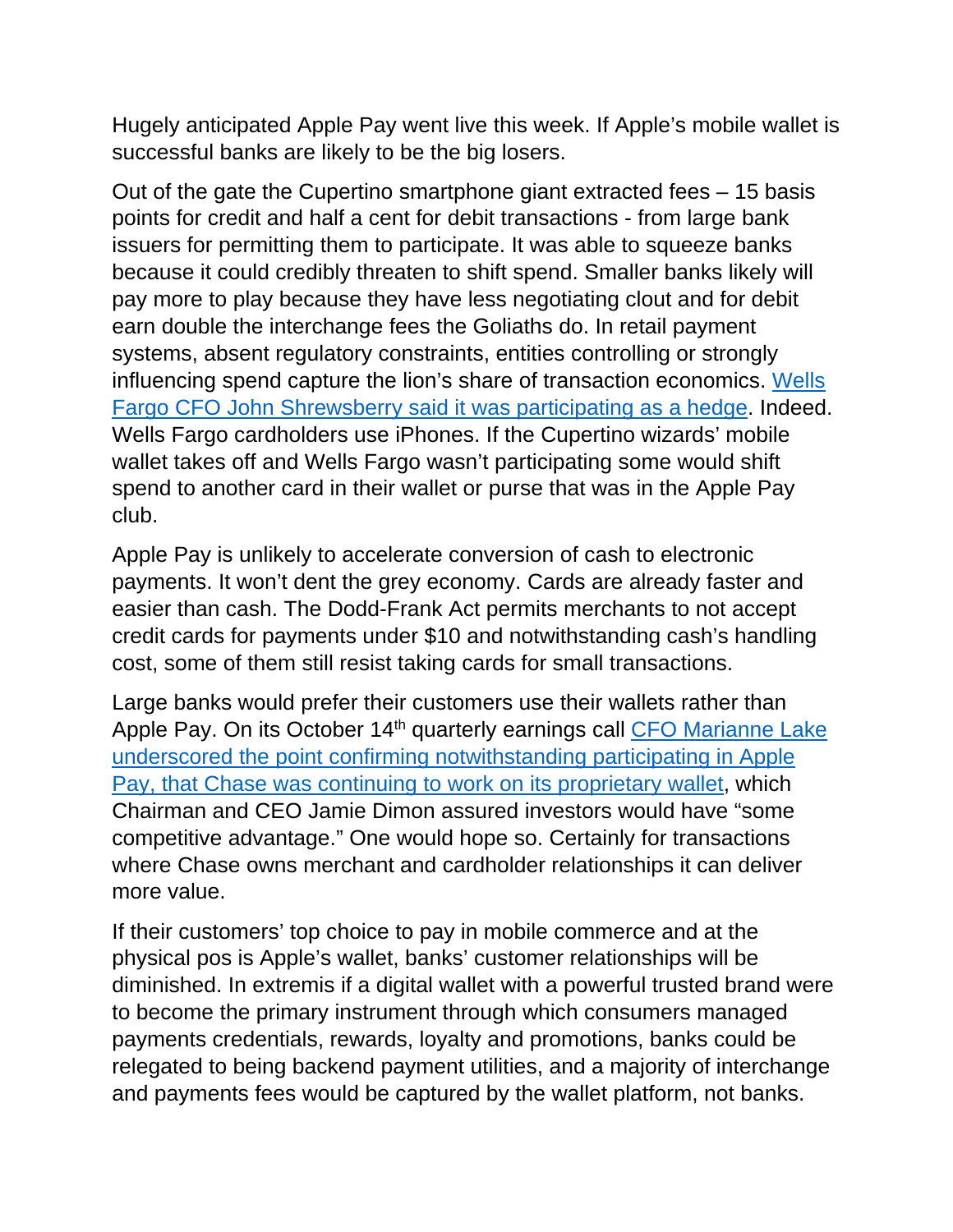To date the raft of 200-plus digital wallets have disappointed. In 2014 the graveyard started to fill up with aborted high-profile digital wallets. France's leading payments processor Worldline and three largest MNOs Orange, Bouygues Telecom and SFR after five years threw in the towel on their digital-wallet joint venture Buyster. UK MNO O2 shuttered its mobile wallet. After running the gauntlet to get approval in 2012 from the European Commission for "Project Oscar" their mobile wallet joint venture Weve, UK MNOs Everything Everywhere, O2 and Vodafone scrapped it, deciding to go their separate ways. Outside Europe Visa pivoted from V.me, which had achieved minimal consumer use, to Visa Checkout. Square Wallet was replaced with the less ambitious Square Order.

Notwithstanding high-profile data breaches and merchant whinging about costs, the existing payment system works extraordinarily well and is habit. Consumers and merchants must have compelling reasons to change behavior and adopt digital wallets.

In mobile commerce, lower friction is enough and has fueled explosive growth for PayPal and a range of in-app wallets. For desktop e-commerce however while friction is an issue, traditional card payments work and dominate. At the physical pos the system isn't broken.

Activist investor Carl Icahn penned a letter to CEO Tim Cook speculatively gushing Apple could generate \$2.5 billion in payments revenue if it reaches 30% of all U.S. credit and debit card spend by 2017. That's not going to happen. If however Apple ultimately captured anywhere near 30% of U.S. payment-card volume, it would demand and receive a greater piece of banks' economics. Banks will have to make do with this potentially harsh market reality. Privately they have to be hoping Apple Pay fails.

Merchant acquirers and processors have rushed to support integration for mobile applications.

From the networks' standpoint, Apple Pay's a plus. The Cupertino smartphone titan embraced the existing payments ecosystem. At least initially Amex, MasterCard and Visa are providing tokenization processing, earning fees, which with Apple's fingerprint authentication enhances transaction security and their positions at the heart of the payments ecosystem, and likely preempt any move by Washington to guide by law or regulatory diktat payment-system security.